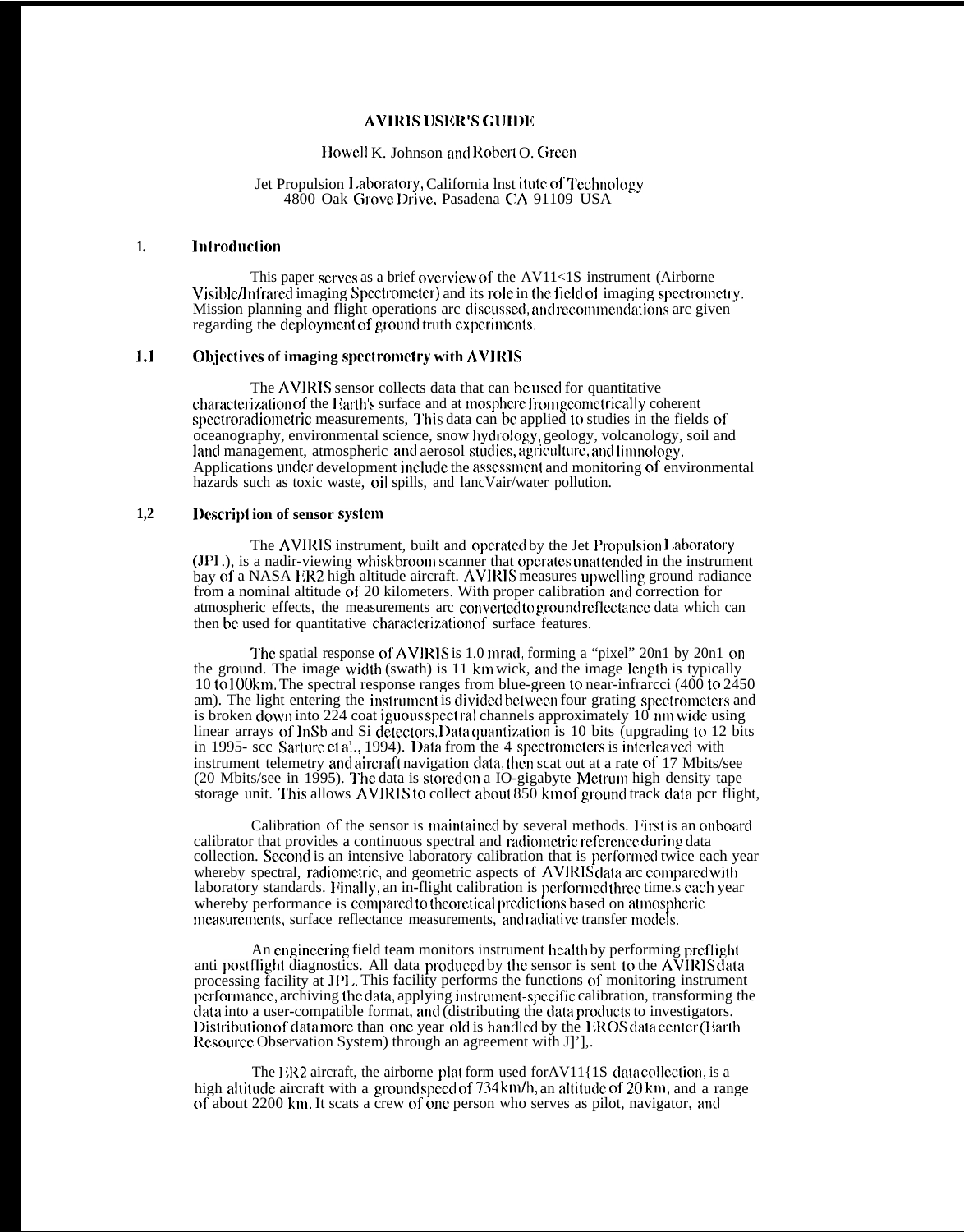instrument operator. The  $I/R2$  is operated by the Ames Research Center in Mountain View, CA.

# **1.3 l'rojcct management**

Operat ion of the AVIRIS instrument and collection of AVIRIS data aboard the 111<2 is funded primarily t}mugh the project office of h4ission to Planet <sup>1</sup> \arth at **NASA** Headquarters in Washington, D.C. This office also reviews experiment proposals and selects the experiments which it will fund. The High Altitude Missions Branch of NASA-Ames Research Center receives flight requests for experiments requiring **AVIRIS/J** *iR2* data collection and, in collaborate ion with **NASA II** cadquarters, drafts aircraft deployment schedules. The AVIRIS project operates under the Observational Systems l)ivision of the Jet Propulsion 1,aboratory, in addition to operating and maintaining the sensor, the **AVIRIS** project works to insure that cxpcrimmt rcquircmcnts arc met for each flight and that users arc satisfied with data quality and the level of service provided.

## 2. **The data collection process**

All groups and agencies intc.rested in acquiring AVIRIS data must submit an experiment proposal to **NASA** headquarters and a flight request to Ames Research Center. These items should be submitted well in advance of the time period for which data collection is desired, Each experiment must designate a Principal investigator who will serve as a single point of contact for headquarters, **Ames**, and **JPl**...

Experiment proposals arc reviewed by headquarters, and selections arc made based on merit and the program goals of the Mission to Planet 1 iarth office. Once the select ion process is completed, the }1 igh Alt it udc Missions Branch at Ames Research Center iteratively designs an aircraft schedule that best accommodates the geographic and seasonal requirements for the suite of approvccl experiments. **An** alternative to seeking <sup>I</sup> lcadqoartcrs funding for an AVI RI S/J X2 flight is to coat ract dircctl y with **Ames** Research Center on a cost-rcinlbursablc basis. Such arrangements, however, must be approved by **NASA** headquarters individually.

After the aircraft schedule is drafted, it is distributed to all Principal Investigators. One month prior to the beginning of their experiments, investigators will be contacted by the AVIRIS experiment coordinator to verify experiment requirements and to discuss schedules and arrangements for calibration/validation activities that will accompany data collected during flight operations. '1'hc cxpcrimcnt coordinator will also assist investigators in fine-tuning experiment requirements and logistics to insure the likelihood of a successful mission.

## **. . 3 Night operations**

### **3.1 Mission planning and cxccotion**

AVIRIS experiment requirements arc transformed into flight plans by the 1  $R2$ operat ions team. This team integrates AVIRIS requirements with requirements of other sensors being used by the 1X2 platform. Whenever possible, multiple experiments arc combined into a single mission. The personnel involved in a typical AVIRIS mission includes two pilots, a **NASA** representative, a 7-man aircraft ground crew, an **AVIRIS** experiment coordinator, two  $A\hat{V}$ IRIS engineers, and engineers for any other instruments that may be onboard the I:R2.

During flight operations, the primary contact for investigators will be the experiment coordinator. The duty of the experiment coordinator is to route all pertinent and time-crit ical information from/to 1<sup>2</sup>R2 operations to/from the community of  $\hat{A}VIRIS$ investigators. All changes to experiment requirements must be submitted in writing to the experiment coordinator and/or pilot at least 24 hours before they can be implcmcntccl, Late submission of requirements changes could result in missed flight opportunities for an cxpcrimcnt.

The day before a flight, a nominal set of target sites is selected. This selection is based on weather predictions, experiment requirements, ground team status, and other operational considerations. The ground teams involved with these experiments arc alcrited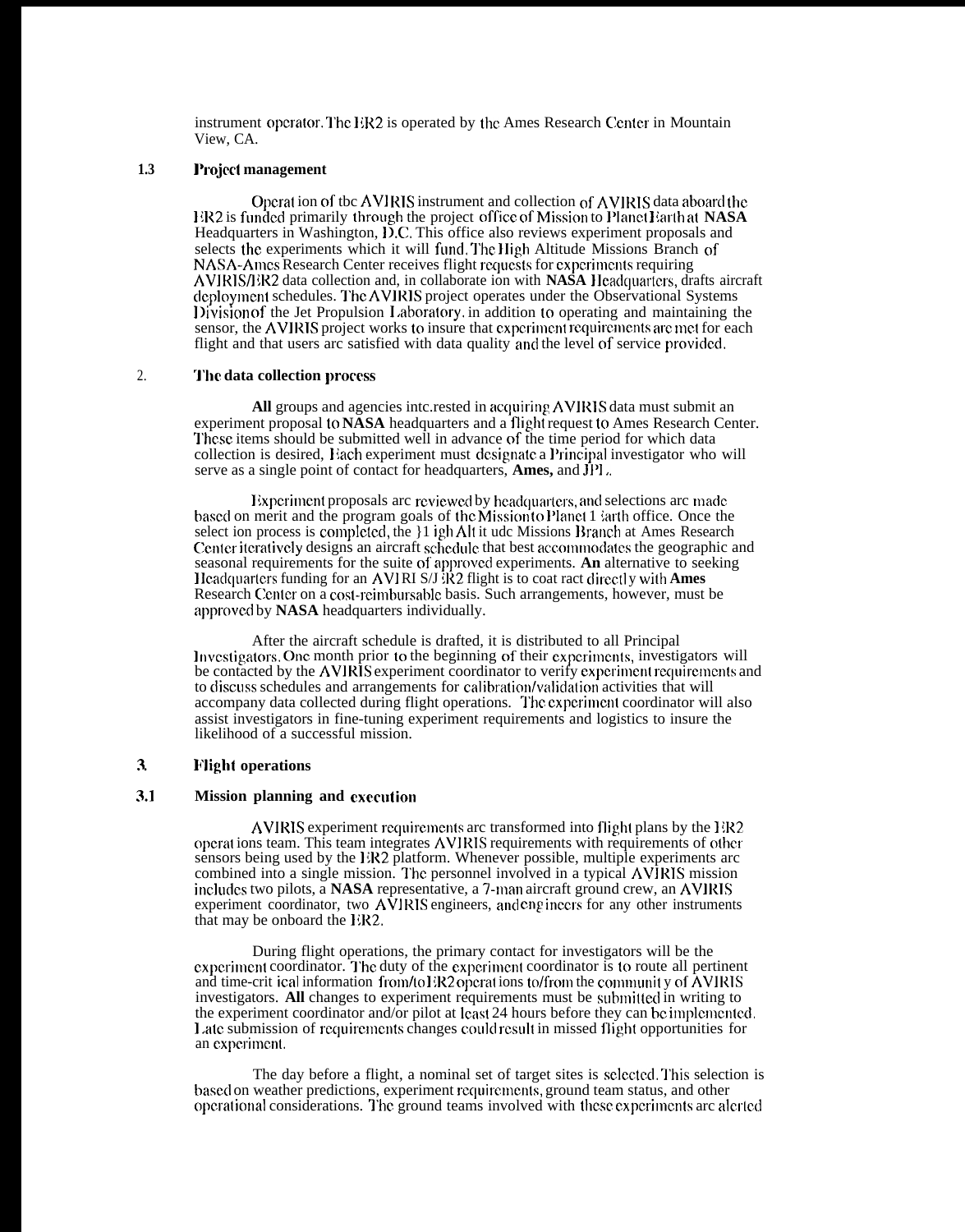to the possibility of a flight, and the requirements for these experiments are frozen. The launch time is determined from the timing requirements and geographic locations of all experiments considered.

On the day of the flight, three hours before the scheduled launch time, a team of key people gathers to make the launch decision. This team consists of the pilot, the liR-2 ground crew chief, the AVIRIS experiment coordinator, the NASA representative, and one or more engineers representing each instrument cm tbc  $1 \, \text{R-2}$ . The pilot then makes a launch decision based on immediate considerations of weather, aircraft readiness, instrument readiness, and experiment ground team readiness. The pilot also considers long term factors such as weather patterns, ground team logistical problems, and schedules of other observation platforms used by the investigators.

Occasionally, a conflict will arise whereby two different experiments have good flight conditions, but due to their geographic separation they cannot both bc flown on the same day. In this situation the priority of the cxpcrimcnt, clcsignatcd by **NASA** headquarters or other sponsoring agency, will be taken into account. In the absence of a designated priority, logic will dictate which site gets flown - i.e., the site that has a short time window, a large and expensive field team, or rare opportunities for good weather. 1 ;1{-2 Operations and the }~xpcriment Coordinator go to great lengths to bead off potential conflicts and to in. sure that all experiments receive equal consideration, investigators can take comfort in the knowledge that, in the vast majority of cases, the factors of weather and experiment timing requirements eliminate all conflict between experiments.

After the launch decision is issued, the affected ground teams are notified, and preparation is begun cm the aircraft and instruments. The pilot drafts a flight plan and files it with Air Traffic Control. Onc hour before launch, the pilot dons his pressure suit and breathes oxygen to purge nitrogen from his body. If the launch is aborted clue to aircraft/instrument anomalies or new weather information, the affected ground teams are again notified. Ground teams will receive confirmation at the time of ]aunch, if so requested. Coordination of multiple NASA aircraft ( $DC-8$ ,  $C-130$ ) is handled by the **NASA** representative. All other aircraft coordination should be handled by the investigator or designated field contact.

**1** bring the flight, the experiment coordinator gathers in format ion from unaffected. ground teams regarding ground conditions and operational readiness. Investigators arc also contacted to discuss the status of the dcploytncnt and any operational concerns the experiment coordinator may have. After the flight is completed, the pilot briefs the experiment coordinator on the significant events of the mission, emphasizing any anomalous conditions of weather, aircraft performance, instrument performance, or any other conditions that would affect a data run. The experiment coordinator then fills out the AVIRIS flight log based on information from the flight plan and the post-flight briefing. The data tape and flight log are then shipped by express courier to **JPI** for processing.

## 3.2 Ground **truth cxpcrimculs: rccommcndat ions**

**The** chief purpose of ground truth data collection forAV11{1S experiments is to provide input parameters to radiative transferor other models that remove the effects of atmospheric absorption and scattering, ultimately converting the radiance data mcasurccl by AVIRIS into reflectance data. The ground truth data can also be used to validate the results of AVIRIS data analysis. This section discusses logistics and management issues of ground truth cxpcrimcnts; it is not intended as a guiclc for clcsigning such experiments. For this information, the reader is referred to the literat urc (Green  $C$ ( al., 1990, Bruegge et al., 1990, Concl ct al., 1988)

**1** Experiment teams arc advised to establish reliable pathways of communication and to test these pathways prior to the start of operations. If the experiment site, is in a remote location, it is well worth investing in a portable phone or a radio with phonepatch access. One person or one telephone number should be designated as the central point of contact for the group. **A** regular call-in schedule for key team members is also recommended, especially during initial deployment and during rotation of field personnel,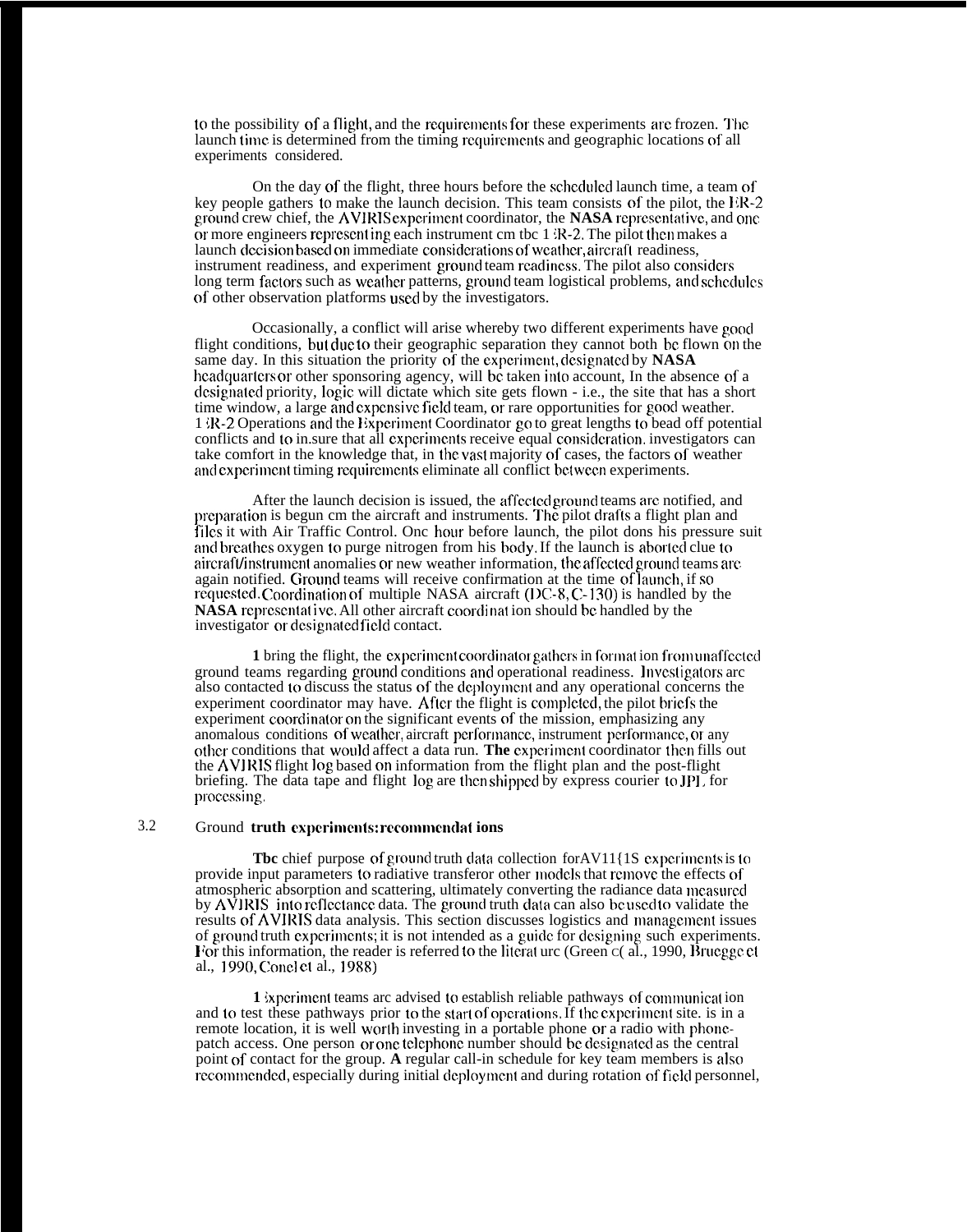A time window of at least two weeks duration is recommended for each experiment to allow for uncertainties in weather patterns and possible equipment failures. In addition to weather, aircraft, and AVIRIS, there arc other factors including air traffic control problems, investigator instruments (damaged, lost, or borrowed), and investigator observation platforms such as ships, balloons, anti low-al titude aircraft.

1 iach team should sccurc a core set of instruments for which it wili have exclusive usc during the entire deployment, especially those instruments used for simultaneous ground truth (e.g., radiometer, sun photometer, radiosonde, etc.). For various reasons, an investigator will have to shill or extend the experiment time window. This can create a serious conflict between two groups sharing the same instrument if their time windows suddenly overlap.

Creating separate teams for simultaneous and non-simultaneous measurements can reduce manpower costs, thereby allowing a longer experiment window. Typically, the team performing simultaneous measurements is small anti-operate.s the set of instruments described in the preceding paragraph. Once the overflight has occurred, the remainder of the team travels to the site to perform non-simultaneous ground truth measurements. Costs may reduce the simultaneous measurement team to the scale of onc person with onc radiometer, staying in a cheap hotel; however, this situation is preferable to missing a flight opportunity simply bccausc nobody was in the field.

Accepting early data also helps to insure a successful experiment. Often, a compromise in data quality that results from flying at a different time of the month or a different hour of the day is preferable to the possibility y of having no data at all. The invest igator who insists on ideal conditions often cads up, out of desperation, accept ing data with 50% cloud cover on the last day of the deployment. Note: this sudden rclaxat ion of requirements is referred to as the "data panic curve.".

If ield team members should recognize that weather appearing to be clear from the ground may still be unacceptable to an airborne sensor, due cither to cloud shadow, nearinvisible cirrus, or haze. The ER-2 operations team has full access to satellite images and terminal forecast networks and is very experienced at making weather decisions. Casual observations of the sky by field teams ("It's really clearing up - YOU guys better fly over here!") are generally not useful due to the limited horizon of a ground-based observer. Field teams can, however, assist the weather decision process by providing information on local diurnal weather patterns,

#### 4, **l)ata processing and distribution**

All AVIRIS data is processed by the AVIRIS Data Facility at J<sup>1</sup>]. After data is collected and a flight log is prepared, the data tape and flight log arc scat by overnight courier to the data facility. Two hours after receipt of the tape  $(19$  hours after data collection), the data facility generates a performance evaluation of the sensor based cm preliminary analysis of the data. This performance evaluation will reveal any anomalies that were not detected by the preflight and postflight diagnostics performed in the field.

Within 72 hours of data collection, the data facility will have archived the data and generated quick-look data products. An assessment of data quality (i.e., cloud cover) can also be performed during this period if arrangements have been made through the **AV1 RISI:**xperiment Scientist or the 1 ixperiment Coordinator. Every 1 riday, the quicklook data is placed online via an anonymous FTP (File Transfer Protocol) server. An cmail message is scat to the Principal Investigator announcing the availabil it y of the data and describing the procedure for downloading it via  $I<sup>T</sup>$ . If needed, the quick-looks can be scat as hardcopy through the mail.

After inspecting the quick-looks, the investigator can place an order for the portions of data he/she would like retrieved from the archive. The data can be delivered as raw or calibrated radiance (this is the instrutncnt-specific calibration, not an attnosphcric calibration). In either case, a file is provided that describes the calibration parameters. The investigator has a choice of three mediums: 8 millimeter, 4 millimeter, or 9-track tape. At the present time, data processing is performed on a set of SUN workstations capable of processing  $1000 \text{ A}V1$  RIS scenes pcr year. The data volume produced by  $\overrightarrow{\text{AVIRIS}}$  in 1994 was on tbc order of 2000 scenes, resulting (unfortunately) in significant